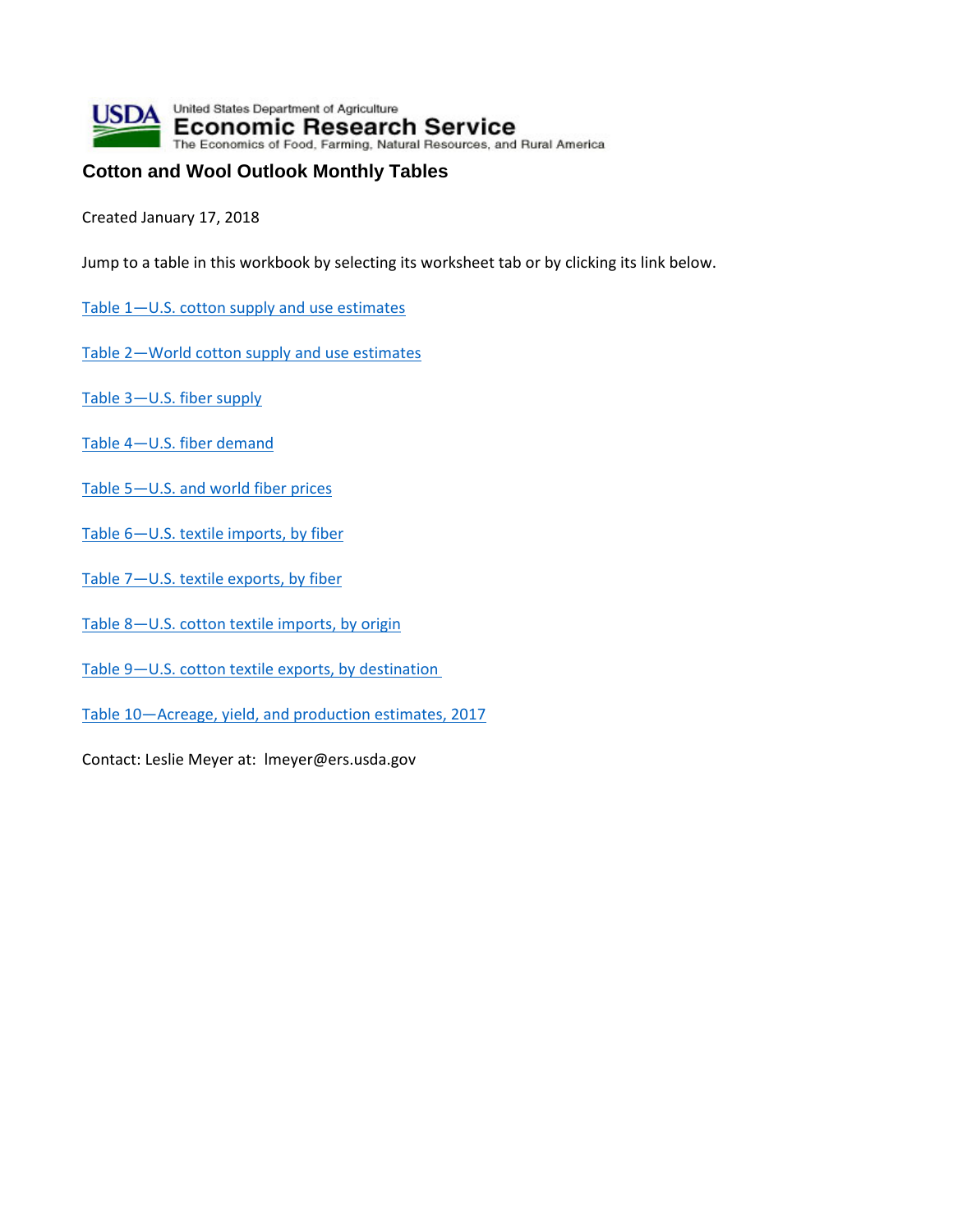<span id="page-1-0"></span>

|                            |             |        | 2017/18              |        |  |
|----------------------------|-------------|--------|----------------------|--------|--|
| Item                       | 2016/17     | Nov.   | Dec.                 | Jan.   |  |
|                            |             |        | <b>Million acres</b> |        |  |
| Upland:                    |             |        |                      |        |  |
| Planted                    | 9.878       | 12.372 | 12.372               | 12.360 |  |
| Harvested                  | 9.320       | 11.163 | 11.163               | 11.101 |  |
| Yield/harvested acre       | 855         | 888    | 891                  | 889    |  |
|                            |             |        | <b>Million bales</b> |        |  |
| Beginning stocks           | 3.664       | 2.686  | 2.686                | 2.686  |  |
| Production                 | 16.601      | 20.650 | 20.713               | 20.570 |  |
| Total supply <sup>1</sup>  | 20.270      | 23.346 | 23.409               | 23.266 |  |
| Mill use                   | 3.221       | 3.320  | 3.320                | 3.320  |  |
| Exports                    | 14.303      | 13.850 | 14.150               | 14.150 |  |
| Total use                  | 17.524      | 17.170 | 17.470               | 17.470 |  |
| Ending stocks <sup>2</sup> | 2.686       | 5.989  | 5.689                | 5.623  |  |
|                            |             |        | Percent              |        |  |
| Stocks-to-use ratio        | 15.3        | 34.9   | 32.6                 | 32.2   |  |
|                            |             |        | 1,000 acres          |        |  |
| Extra-long staple:         |             |        |                      |        |  |
| Planted                    | 194.5       | 246.5  | 246.5                | 251.5  |  |
| Harvested                  | 187.8       | 242.2  | 242.2                | 247.9  |  |
|                            |             |        | Pounds               |        |  |
| Yield/harvested acre       | 1,454       | 1,441  | 1,441                | 1,342  |  |
|                            | 1,000 bales |        |                      |        |  |
| Beginning stocks           | 136         | 64     | 64                   | 64     |  |
| Production                 | 569         | 727    | 727                  | 693    |  |
| Total supply <sup>1</sup>  | 707         | 791    | 791                  | 757    |  |
| Mill use                   | 29          | 30     | 30                   | 30     |  |
| Exports                    | 614         | 650    | 650                  | 650    |  |
| Total use                  | 643         | 680    | 680                  | 680    |  |
| Ending stocks <sup>2</sup> | 64          | 111    | 111                  | 77     |  |
|                            |             |        | Percent              |        |  |
| Stocks-to-use ratio        | 10.0        | 16.3   | 16.3                 | 11.3   |  |

Note: 1 bale =  $480$  pounds.

<sup>1</sup>Includes imports. <sup>2</sup>Includes unaccounted.

Source: USDA, World Agricultural Outlook Board.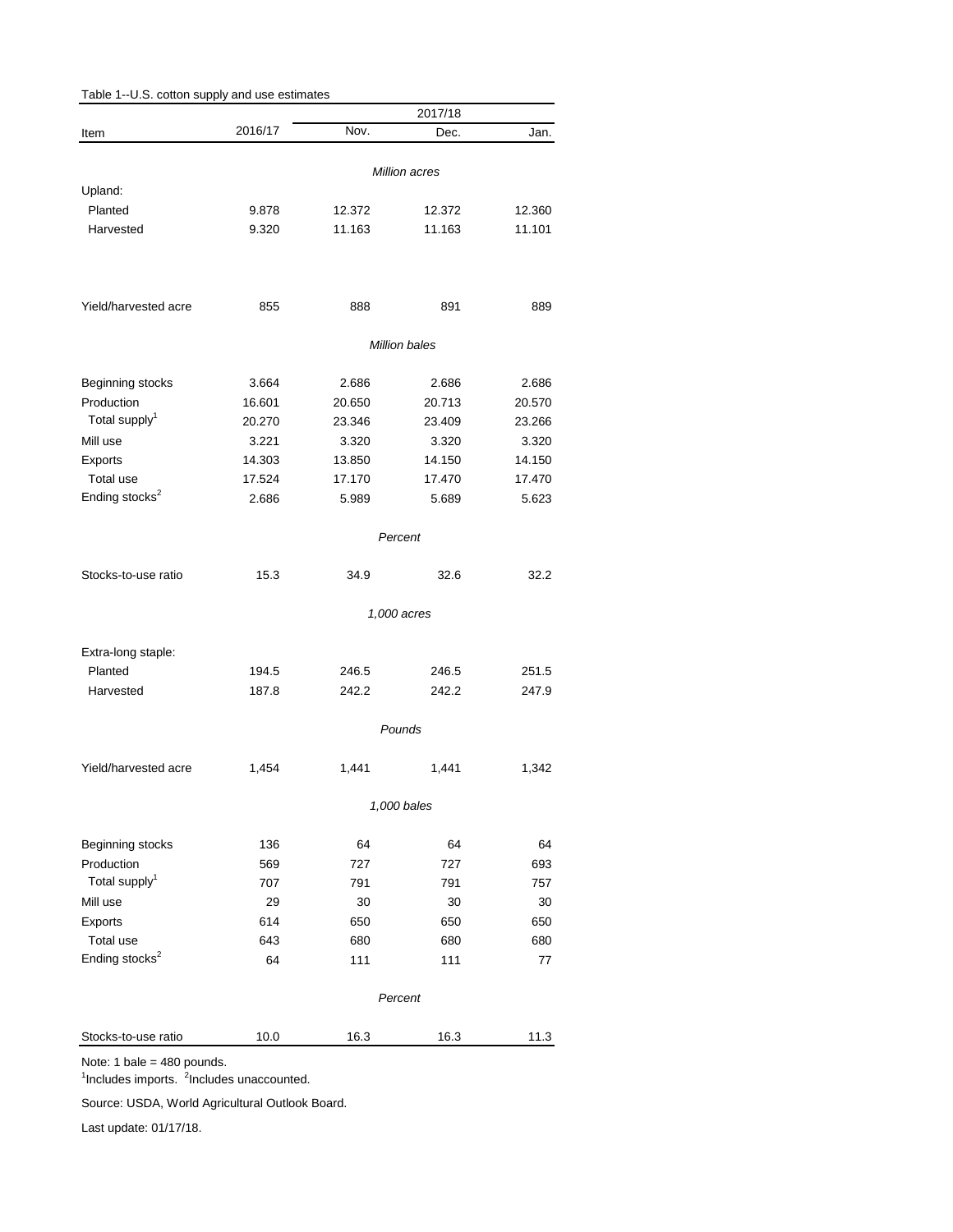<span id="page-2-0"></span>

| Table 2--World cotton supply and use estimates |  |
|------------------------------------------------|--|
|------------------------------------------------|--|

|                      |         | 2017/18 |                      |        |  |
|----------------------|---------|---------|----------------------|--------|--|
| Item                 | 2016/17 | Nov.    | Dec.                 | Jan.   |  |
|                      |         |         |                      |        |  |
|                      |         |         | <b>Million bales</b> |        |  |
| Supply:              |         |         |                      |        |  |
| Beginning stocks--   |         |         |                      |        |  |
| World                | 95.35   | 88.67   | 87.65                | 87.64  |  |
| Foreign              | 91.55   | 85.92   | 84.90                | 84.89  |  |
| Production--         |         |         |                      |        |  |
| World                | 106.56  | 121.46  | 119.96               | 120.97 |  |
| Foreign              | 89.39   | 100.08  | 98.52                | 99.70  |  |
| Imports--            |         |         |                      |        |  |
| World                | 37.62   | 38.03   | 38.48                | 38.37  |  |
| Foreign              | 37.61   | 38.02   | 38.47                | 38.36  |  |
| Use:                 |         |         |                      |        |  |
| Mill use--           |         |         |                      |        |  |
| World                | 114.77  | 119.25  | 119.59               | 120.83 |  |
| Foreign              | 111.52  | 115.90  | 116.24               | 117.48 |  |
| Exports--            |         |         |                      |        |  |
| World                | 37.24   | 38.04   | 38.46                | 38.38  |  |
| Foreign              | 22.33   | 23.54   | 23.66                | 23.58  |  |
| Ending stocks--      |         |         |                      |        |  |
| World                | 87.64   | 90.88   | 88.00                | 87.79  |  |
| Foreign              | 84.89   | 84.78   | 82.20                | 82.09  |  |
|                      |         | Percent |                      |        |  |
| Stocks-to-use ratio: |         |         |                      |        |  |
| World                | 76.4    | 76.2    | 73.6                 | 72.7   |  |
| Foreign              | 76.1    | 73.1    | 70.7                 | 69.9   |  |

Note: 1 bale = 480 pounds.

Source: USDA, World Agricultural Outlook Board.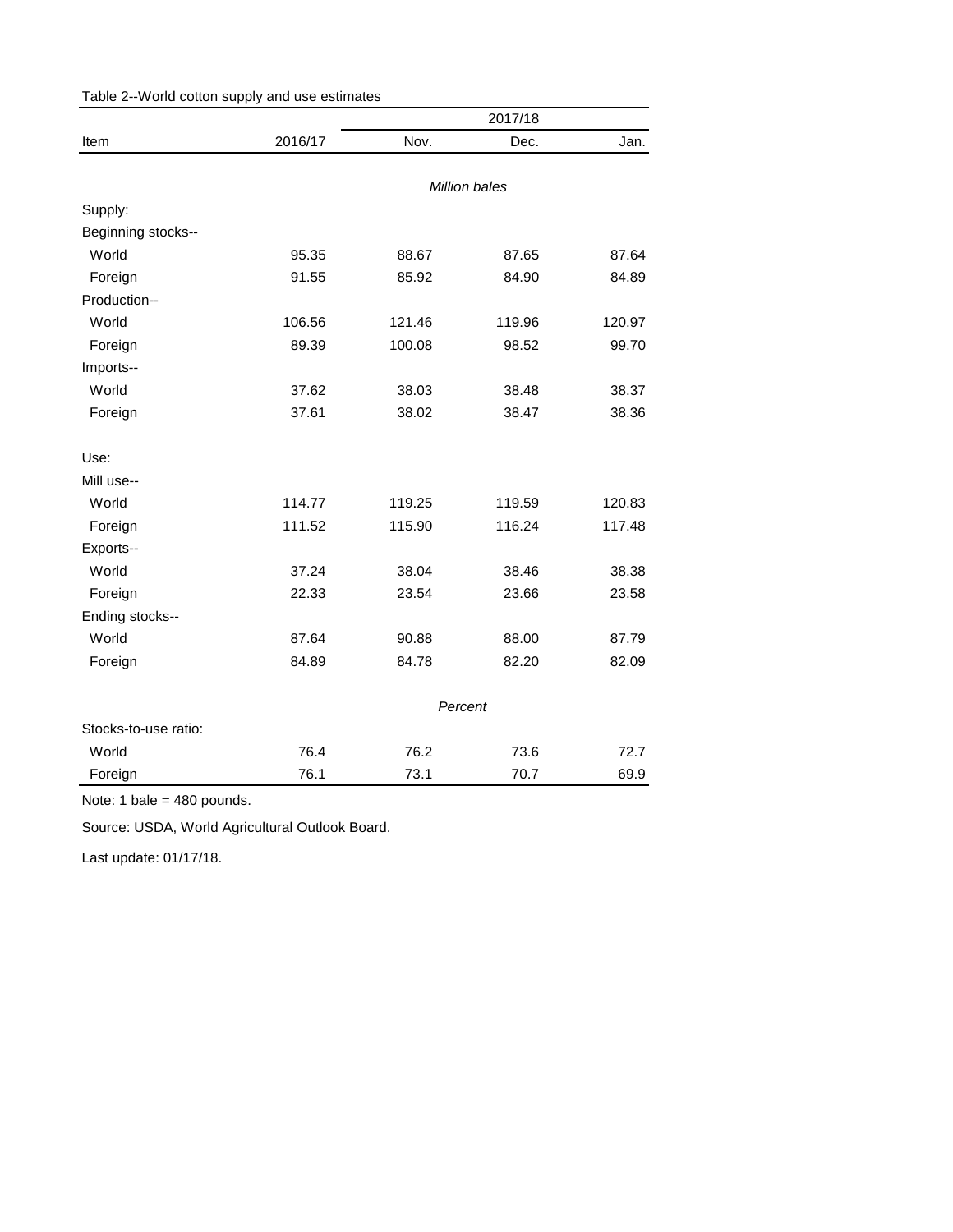## <span id="page-3-0"></span>Table 3--U.S. fiber supply

|                         | Sep.      | Oct.           | Nov.      | Nov.      |
|-------------------------|-----------|----------------|-----------|-----------|
| Item                    | 2017      | 2017           | 2017      | 2016      |
|                         |           |                |           |           |
|                         |           | 1,000 bales    |           |           |
| Cotton:                 |           |                |           |           |
| Stocks, beginning       | 2,153     | 1,951          | 5,000     | 5,692     |
| Ginnings                | 679       | 3,811          | 6,535     | 5,423     |
| Imports since August 1  | 1.1       | 1.1            | 1.1       | 1.1       |
|                         |           | Million pounds |           |           |
| Manufactured fiber:     |           |                |           |           |
| Production              | 551.9     | 550.1          | <b>NA</b> | 539.2     |
| Noncellulosic           | 551.9     | 550.1          | NA.       | 539.2     |
| Cellulosic              | <b>NA</b> | <b>NA</b>      | NA.       | <b>NA</b> |
| Total since January 1   | 4,895.1   | 5,445.2        | <b>NA</b> | 5,917.4   |
|                         |           |                |           |           |
|                         | Aug.      | Sep.           | Oct.      | Oct.      |
|                         | 2017      | 2017           | 2017      | 2016      |
|                         |           | Million pounds |           |           |
|                         |           |                |           |           |
| Raw fiber imports       | 176.6     | 174.3          | 196.7     | 190.3     |
| Noncellulosic           | 161.2     | 158.4          | 180.6     | 173.4     |
| Cellulosic              | 15.4      | 15.9           | 16.1      | 16.9      |
| Total since January 1   | 1,494.1   | 1,668.4        | 1,865.1   | 1,923.8   |
|                         |           | 1,000 pounds   |           |           |
| Wool and mohair:        |           |                |           |           |
| Raw wool imports, clean | 627.6     | 486.6          | 357.7     | 300.3     |
| 48s-and-finer           | 525.5     | 339.1          | 163.5     | 101.8     |
| Not-finer-than-46s      | 102.1     | 147.5          | 194.2     | 198.5     |
| Total since January 1   | 4,382.5   | 4,869.1        | 5,226.7   | 5,030.0   |
| Wool top imports        | 206.2     | 105.4          | 129.9     | 178.0     |
| Total since January 1   | 1,743.3   | 1,848.6        | 1,978.6   | 2,544.0   |
| Mohair imports, clean   | 0.0       | 0.0            | 0.0       | 0.0       |
| Total since January 1   | 0.0       | 0.0            | 0.0       | 13.3      |

Note: 1 bale =  $480$  pounds. NA = Not available.

Sources: USDA, National Agricultural Statistics Service; U.S. Department of Commerce, U.S. Census Bureau; and *Fiber Organon* .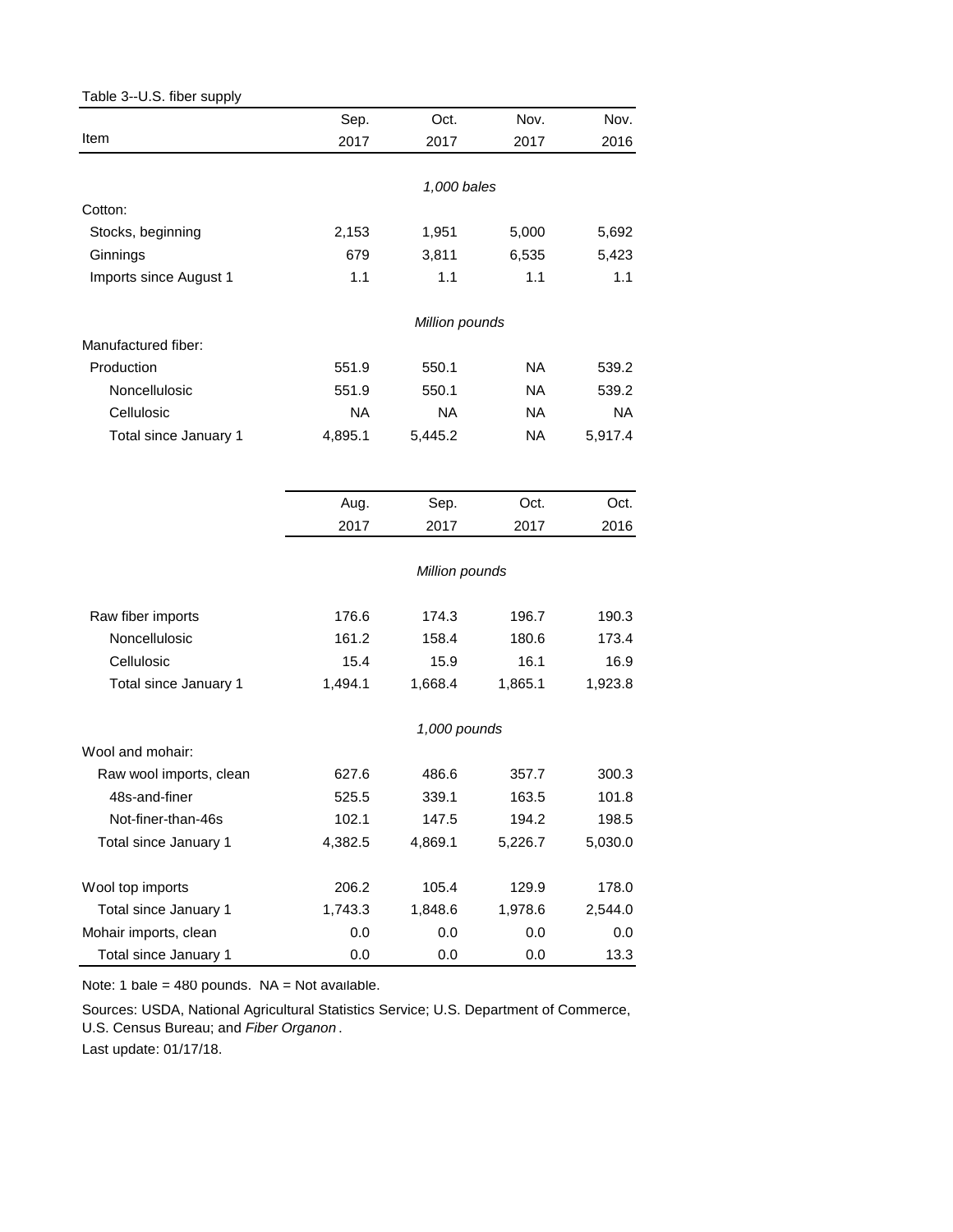## <span id="page-4-0"></span>Table 4--U.S. fiber demand

|                                       | Sep.    | Oct.           | Nov.    | Nov.    |
|---------------------------------------|---------|----------------|---------|---------|
| Item                                  | 2017    | 2017           | 2017    | 2016    |
|                                       |         |                |         |         |
|                                       |         | 1,000 bales    |         |         |
| Cotton:                               |         |                |         |         |
| All consumed by mills <sup>1</sup>    | 277     | 288            | 271     | 249     |
| Total since August 1                  | 562     | 850            | 1,120   | 1,139   |
| Daily rate                            | 13.2    | 13.1           | 12.3    | 11.3    |
| Upland consumed by mills <sup>1</sup> | 274     | 285            | 268     | 247     |
| Total since August 1                  | 556     | 842            | 1,110   | 1,131   |
| Daily rate                            | 13.1    | 13.0           | 12.2    | 11.2    |
| Upland exports                        | 582     | 454            | 592     | 635     |
| <b>Total since August 1</b>           | 1,464   | 1,918          | 2,510   | 2,866   |
| Sales for next season                 | 107     | 136            | 160     | 53      |
| Total since August 1                  | 779     | 915            | 1,075   | 510     |
| Extra-long staple exports             | 22.3    | 20.8           | 59.5    | 54.8    |
| Total since August 1                  | 38.5    | 59.4           | 118.9   | 186.0   |
| Sales for next season                 | 20.5    | 0.0            | 16.3    | 0.0     |
| Total since August 1                  | 20.5    | 20.5           | 36.8    | 0.0     |
|                                       | Aug.    | Sep.           | Oct.    | Oct.    |
|                                       | 2017    | 2017           | 2017    | 2016    |
|                                       |         |                |         |         |
| Manufactured fiber:                   |         | Million pounds |         |         |
| Raw fiber exports                     | 46.8    | 46.3           | 48.6    | 47.2    |
| Noncellulosic                         | 46.4    | 46.0           | 48.2    | 46.9    |
| Cellulosic                            | 0.4     | 0.3            | 0.4     | 0.3     |
| Total since January 1                 | 398.8   | 445.1          | 493.6   | 472.4   |
| Total since January 1                 |         |                |         |         |
|                                       |         | 1,000 pounds   |         |         |
| Wool and mohair:                      |         |                |         |         |
| Raw wool exports, clean               | 1,192.6 | 555.4          | 903.4   | 670.2   |
| Total since January 1                 | 8,028.4 | 8,583.8        | 9,487.2 | 6,647.4 |
| Wool top exports                      | 132.4   | 65.9           | 166.4   | 84.5    |
| Total since January 1                 | 986.8   | 1,052.7        | 1,219.1 | 815.2   |
| Mohair exports, clean                 | 0.2     | 93.1           | 30.7    | 58.3    |
| Total since January 1                 | 292.5   | 385.6          | 416.3   | 270.3   |

Note: 1 bale = 480 pounds. 1 Estimated by USDA.

Sources: USDA, Farm Service Agency; USDA, Foreign Agricultural Service, *U.S. Export Sales* ; U.S. Department of Commerce, U.S. Census Bureau; and *Fiber Organon.*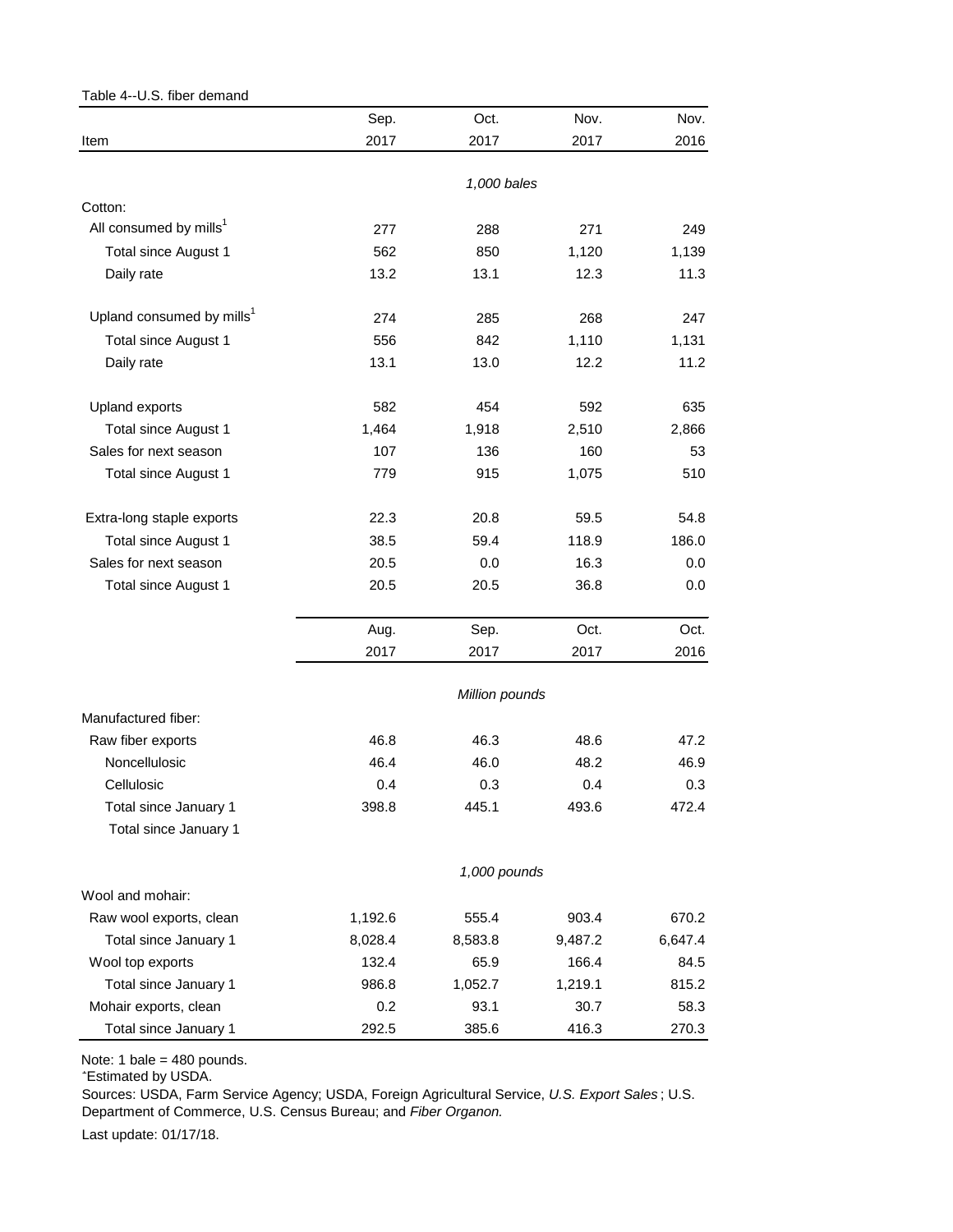<span id="page-5-0"></span>

| Table 5--U.S. and world fiber prices |           |                   |           |        |
|--------------------------------------|-----------|-------------------|-----------|--------|
|                                      | Oct.      | Nov.              | Dec.      | Dec.   |
| Item                                 | 2017      | 2017              | 2017      | 2016   |
|                                      |           |                   |           |        |
|                                      |           | Cents per pound   |           |        |
| Domestic cotton prices:              |           |                   |           |        |
| Adjusted world price                 | 60.31     | 62.12             | 67.40     | 60.30  |
| Upland spot 41-34                    | 66.67     | 68.09             | 73.13     | 69.69  |
| Pima spot 02-46                      | 135.09    | 135.71            | 144.56    | 145.00 |
| Average price received by            |           |                   |           |        |
| upland producers                     | 66.80     | 67.10             | <b>NA</b> | 67.90  |
| Far Eastern cotton quotes:           |           |                   |           |        |
| A Index                              | 78.83     | 80.66             | 84.80     | 79.71  |
| Memphis/Eastern                      | 80.38     | 81.85             | 86.50     | 82.50  |
| Memphis/Orleans/Texas                | 79.13     | 80.60             | 84.75     | 81.06  |
| California/Arizona                   | 81.38     | 82.85             | 87.08     | 82.56  |
|                                      |           | Dollars per pound |           |        |
| Wool prices (clean):                 |           |                   |           |        |
| <b>U.S. 58s</b>                      | <b>NQ</b> | 3.23              | <b>NQ</b> | NQ.    |
| Australian 58s <sup>1</sup>          | 4.29      | 4.33              | 4.39      | 3.74   |
| <b>U.S. 60s</b>                      | <b>NQ</b> | 3.56              | <b>NQ</b> | 2.66   |
| Australian 60s <sup>1</sup>          | 4.86      | 4.82              | 4.95      | NQ     |
| <b>U.S. 64s</b>                      | <b>NQ</b> | <b>NQ</b>         | NQ.       | NQ.    |
| Australian 64s <sup>1</sup>          | 5.70      | 5.81              | 5.96      | 4.94   |

 $NA = Not available.$   $NQ = No$  quote.

<sup>1</sup>In bond, Charleston, SC.

Sources: USDA, *Cotton Price Statistics* ; Cotlook Ltd., *Cotton Outlook;* and trade reports.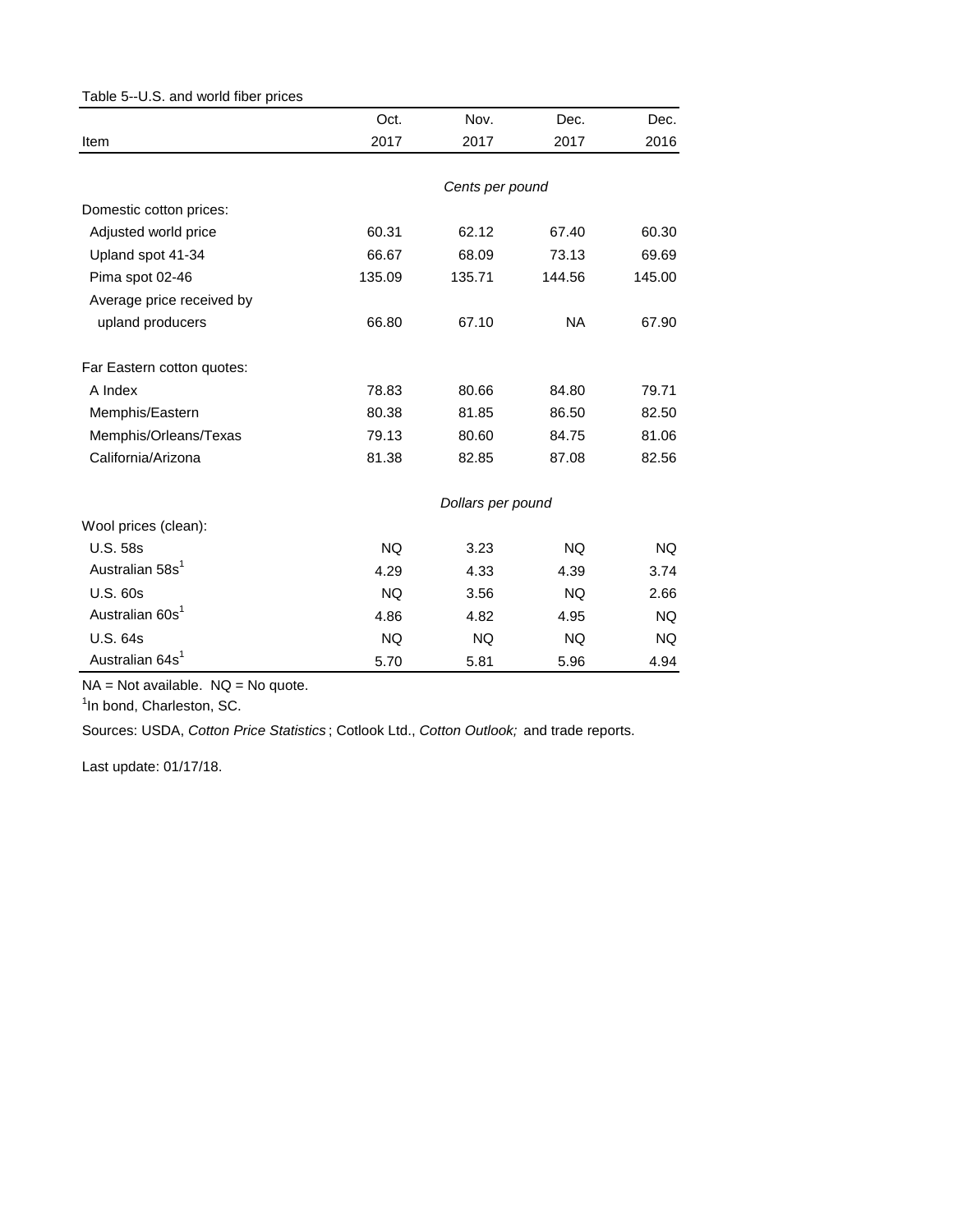|                             | Sep.      | Oct.         | Nov.      | Nov.      |
|-----------------------------|-----------|--------------|-----------|-----------|
| Item                        | 2017      | 2017         | 2017      | 2016      |
|                             |           | 1,000 pounds |           |           |
|                             |           |              |           |           |
| Yarn, thread, and fabric:   | 257,068   | 269,417      | 268,509   | 267,624   |
| Cotton                      | 53,079    | 56,231       | 58,248    | 61,773    |
| Linen                       | 17,911    | 21,732       | 21,631    | 18,589    |
| Wool                        | 3,648     | 4,052        | 4,101     | 4,031     |
| Silk                        | 676       | 695          | 673       | 598       |
| Synthetic                   | 181,754   | 186,707      | 183,856   | 182,633   |
| Apparel:                    | 1,146,477 | 1,112,653    | 952,483   | 899,727   |
| Cotton                      | 546,649   | 558,276      | 503,785   | 477,630   |
| Linen                       | 7,242     | 7,375        | 6,199     | 5,925     |
| Wool                        | 37,394    | 34,307       | 23,108    | 22,290    |
| Silk                        | 7,681     | 7,893        | 6,798     | 6,969     |
| Synthetic                   | 547,511   | 504,803      | 412,592   | 386,913   |
| Home furnishings:           | 327,622   | 345,023      | 322,518   | 303,284   |
| Cotton                      | 153,108   | 151,113      | 152,177   | 146,944   |
| Linen                       | 1,506     | 1,480        | 1,415     | 1,396     |
| Wool                        | 477       | 748          | 524       | 562       |
| Silk                        | 275       | 228          | 232       | 172       |
| Synthetic                   | 172,257   | 191,455      | 168,171   | 154,211   |
| Floor coverings:            | 87,854    | 100,145      | 102,162   | 90,096    |
| Cotton                      | 9,607     | 10,788       | 11,408    | 11,002    |
| Linen                       | 28,165    | 34,448       | 33,747    | 25,990    |
| Wool                        | 9,062     | 11,905       | 11,039    | 11,738    |
| Silk                        | 2,510     | 2,946        | 3,497     | 2,630     |
| Synthetic                   | 38,511    | 40,058       | 42,472    | 38,736    |
| Total imports: <sup>1</sup> | 1,840,890 | 1,845,327    | 1,660,343 | 1,574,094 |
| Cotton                      | 766,197   | 779,613      | 729,103   | 700,679   |
| Linen                       | 55,977    | 66,029       | 63,911    | 52,748    |
| Wool                        | 51,075    | 51,398       | 39,034    | 38,900    |
| Silk                        | 11,153    | 11,767       | 11,200    | 10,368    |
| Synthetic                   | 956,490   | 936,520      | 817,096   | 771,400   |

<span id="page-6-0"></span>Table 6--U.S. textile imports, by fiber

Note: Raw-fiber-equivalent pounds. Data for 2016 are revised.

<sup>1</sup>Includes headgear.

Sources: USDA, Economic Research Service and U.S. Department of Commerce,

U.S. Census Bureau.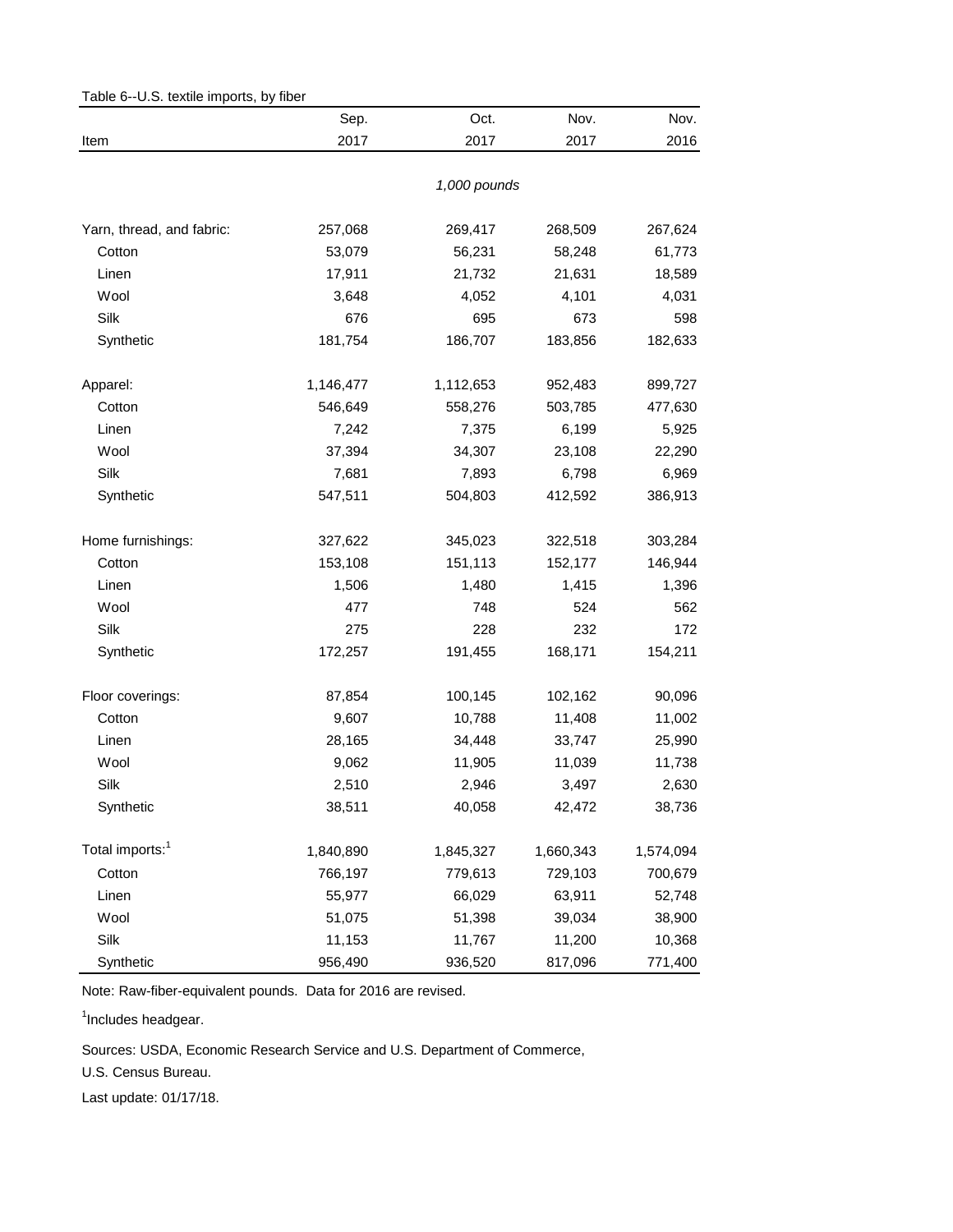<span id="page-7-0"></span>

| Table 7--U.S. textile exports, by fiber |              | Oct.         | Nov.    | Nov.    |
|-----------------------------------------|--------------|--------------|---------|---------|
| Item                                    | Sep.<br>2017 | 2017         | 2017    | 2016    |
|                                         |              |              |         |         |
|                                         |              | 1,000 pounds |         |         |
| Yarn, thread, and fabric:               | 237,139      | 252,183      | 240,608 | 226,943 |
| Cotton                                  | 126,970      | 134,222      | 126,493 | 121,779 |
| Linen                                   | 5,637        | 6,394        | 6,324   | 6,266   |
| Wool                                    | 2,306        | 2,459        | 2,582   | 3,429   |
| Silk                                    | 1,074        | 1,111        | 1,234   | 1,241   |
| Synthetic                               | 101,152      | 107,997      | 103,976 | 94,228  |
| Apparel:                                | 26,122       | 29,715       | 29,848  | 23,160  |
| Cotton                                  | 10,696       | 12,305       | 12,986  | 9,821   |
| Linen                                   | 413          | 396          | 498     | 338     |
| Wool                                    | 2,492        | 2,770        | 2,734   | 1,677   |
| Silk                                    | 1,218        | 1,509        | 1,617   | 955     |
| Synthetic                               | 11,304       | 12,735       | 12,012  | 10,369  |
| Home furnishings:                       | 4,035        | 4,549        | 4,709   | 3,860   |
| Cotton                                  | 1,891        | 2,142        | 2,309   | 1,761   |
| Linen                                   | 166          | 179          | 230     | 178     |
| Wool                                    | 68           | 60           | 86      | 50      |
| Silk                                    | 95           | 102          | 126     | 95      |
| Synthetic                               | 1,816        | 2,066        | 1,959   | 1,776   |
| Floor coverings:                        | 26,477       | 29,767       | 27,428  | 27,325  |
| Cotton                                  | 2,160        | 2,312        | 2,147   | 2,188   |
| Linen                                   | 1,097        | 1,308        | 1,136   | 1,123   |
| Wool                                    | 1,387        | 1,890        | 1,919   | 1,477   |
| Silk                                    | 64           | 49           | 49      | 56      |
| Synthetic                               | 21,769       | 24,208       | 22,177  | 22,481  |
| Total exports: <sup>1</sup>             | 294,087      | 316,601      | 302,972 | 281,586 |
| Cotton                                  | 141,823      | 151,107      | 144,059 | 135,648 |
| Linen                                   | 7,325        | 8,294        | 8,202   | 7,918   |
| Wool                                    | 6,266        | 7,197        | 7,336   | 6,645   |
| Silk                                    | 2,450        | 2,771        | 3,026   | 2,347   |
| Synthetic                               | 136,224      | 147,233      | 140,350 | 129,028 |

Note: Raw-fiber-equivalent pounds. Data for 2016 are revised.

<sup>1</sup>Includes headgear.

Sources: USDA, Economic Research Service and U.S. Department of Commerce,

U.S. Census Bureau.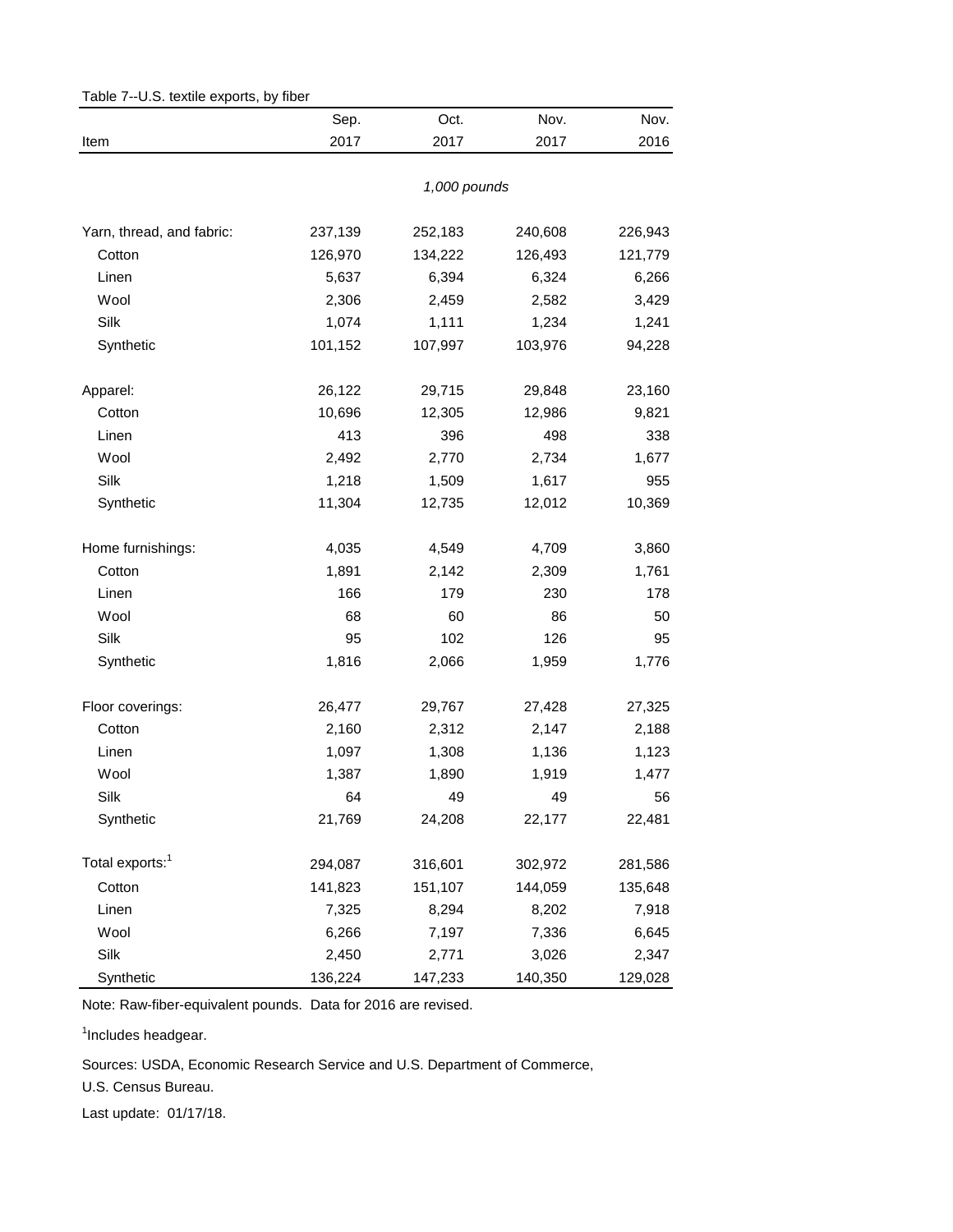<span id="page-8-0"></span>

|                    | Sep.    | Oct.    | Nov.    | Nov.    |
|--------------------|---------|---------|---------|---------|
| Region/country     | 2017    | 2017    | 2017    | 2016    |
|                    |         |         |         |         |
|                    |         |         |         |         |
| North America      | 131,996 | 132,414 | 129,473 | 126,303 |
| Canada             | 2,726   | 3,113   | 3,246   | 2,889   |
| Dominican Republic | 7,310   | 7,746   | 7,135   | 8,460   |
| El Salvador        | 16,199  | 16,882  | 18,358  | 17,515  |
| Guatemala          | 6,766   | 7,302   | 5,974   | 5,325   |
| Haiti              | 9,147   | 9,671   | 8,883   | 9,465   |
| Honduras           | 29,364  | 26,537  | 28,152  | 28,124  |
| Mexico             | 39,059  | 41,996  | 38,997  | 38,039  |
| Nicaragua          | 21,376  | 19,090  | 18,651  | 16,385  |
| South America      | 3,994   | 4,426   | 4,282   | 3,448   |
| Colombia           | 1,712   | 1,772   | 1,710   | 1,494   |
| Peru               | 2,070   | 2,302   | 2,033   | 1,646   |
| Europe             | 20,368  | 20,295  | 19,343  | 16,987  |
| Germany            | 1,168   | 1,170   | 1,116   | 1,038   |
| Italy              | 1,034   | 1,388   | 1,500   | 1,575   |
| Portugal           | 2,991   | 2,110   | 2,328   | 1,880   |
| Turkey             | 11,629  | 12,756  | 11,269  | 9,360   |
| Asia               | 596,797 | 606,669 | 562,565 | 542,392 |
| <b>Bahrain</b>     | 1,382   | 1,315   | 1,173   | 1,223   |
| Bangladesh         | 53,817  | 55,213  | 50,489  | 49,308  |
| Cambodia           | 18,394  | 16,572  | 16,226  | 14,230  |
| China              | 266,149 | 259,872 | 239,105 | 227,379 |
| Hong Kong          | 1,141   | 1,084   | 1,110   | 936     |
| India              | 77,883  | 83,579  | 75,609  | 76,205  |
| Indonesia          | 23,378  | 24,572  | 22,205  | 24,166  |
| Israel             | 399     | 568     | 615     | 401     |
| Japan              | 1,014   | 1,271   | 1,252   | 1,116   |
| Jordan             | 3,855   | 3,991   | 3,655   | 3,515   |
| Malaysia           | 2,806   | 3,275   | 2,343   | 2,571   |
| Pakistan           | 61,172  | 58,936  | 63,499  | 62,102  |
| Philippines        | 2,894   | 3,685   | 2,592   | 3,038   |
| South Korea        | 5,298   | 5,074   | 5,116   | 4,789   |
| Sri Lanka          | 7,803   | 8,757   | 9,676   | 9,430   |
| Taiwan             | 1,853   | 1,739   | 1,651   | 2,003   |
| Thailand           | 3,771   | 4,769   | 4,231   | 4,720   |
| Vietnam            | 62,307  | 71,073  | 60,923  | 54,381  |
| Oceania            | 42      | 38      | 50      | 54      |
| Africa             | 13,001  | 15,771  | 13,390  | 11,494  |
| Egypt              | 5,491   | 6,340   | 6,223   | 5,106   |
| Kenya              | 2,331   | 2,517   | 1,855   | 1,848   |
| Lesotho            | 1,576   | 3,378   | 1,830   | 1,973   |
| Mauritius          | 887     | 1,210   | 849     | 771     |
| World <sup>1</sup> | 766,197 | 779,613 | 729,103 | 700,679 |
|                    |         |         |         |         |

Note: Raw-fiber-equivalent pounds. Data for 2016 are revised.

<sup>1</sup>Regional totals may not sum to world totals due to rounding.

Sources: USDA, Economic Research Service and U.S. Department of Commerce,

U.S. Census Bureau.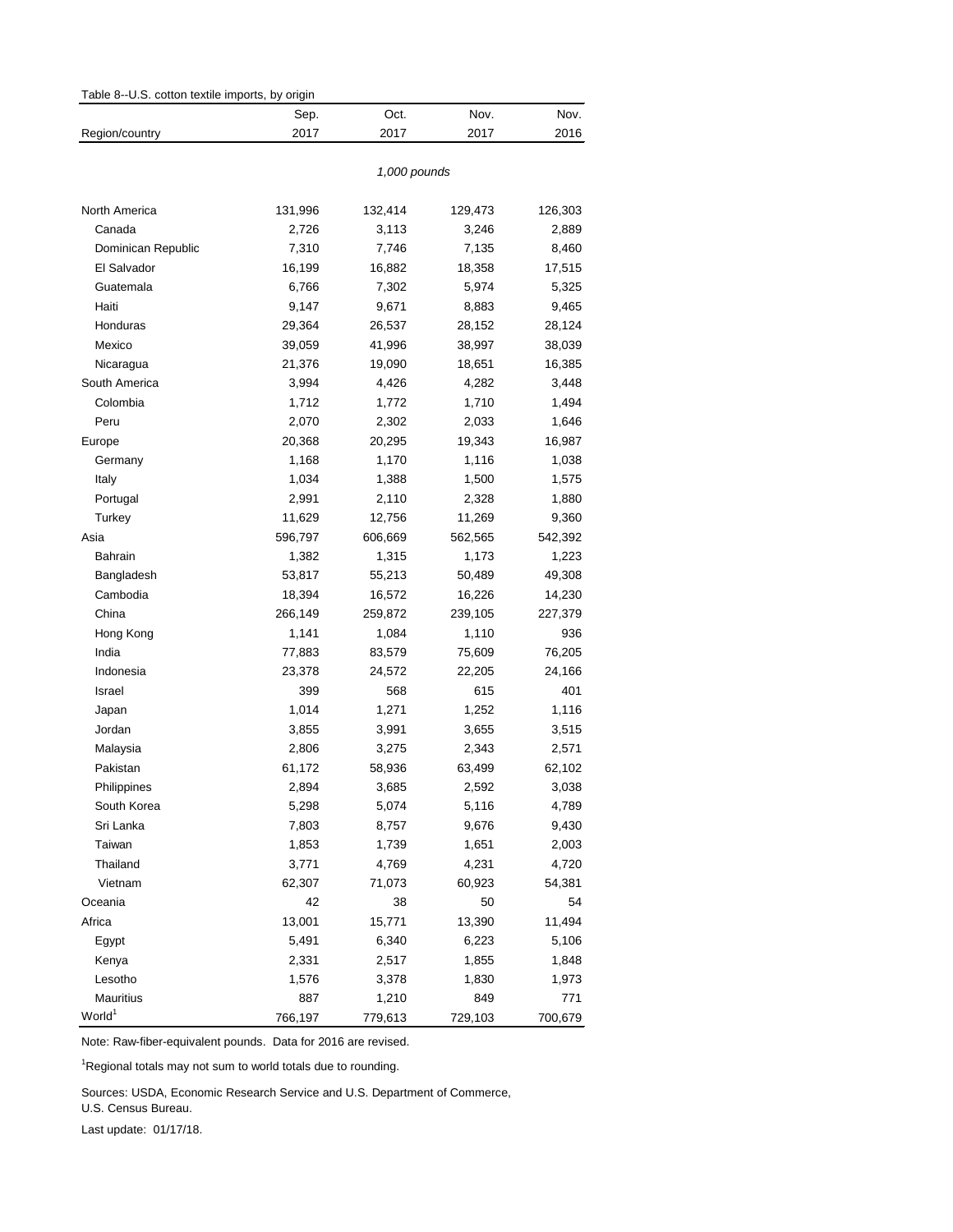<span id="page-9-0"></span>

| Table 9--U.S. cotton textile exports, by destination |              |         |         |         |  |
|------------------------------------------------------|--------------|---------|---------|---------|--|
|                                                      | Sep.         | Oct.    | Nov.    | Nov.    |  |
| Region/country                                       | 2017         | 2017    | 2017    | 2016    |  |
|                                                      | 1,000 pounds |         |         |         |  |
| North America                                        | 118,621      | 127,113 | 123,086 | 111,185 |  |
| <b>Bahamas</b>                                       | 271          | 185     | 269     | 273     |  |
| Canada                                               | 8,950        | 9,012   | 10,374  | 8,089   |  |
| Costa Rica                                           | 229          | 200     | 352     | 167     |  |
| Dominican Republic                                   | 17,073       | 20,285  | 18,457  | 15,848  |  |
| El Salvador                                          | 10,247       | 12,463  | 8,851   | 2,633   |  |
| Guatemala                                            | 2,337        | 2,176   | 1,829   | 2,540   |  |
| Haiti                                                | 756          | 790     | 560     | 881     |  |
| Honduras                                             | 55,054       | 52,981  | 56,395  | 56,597  |  |
| Mexico                                               | 20,437       | 25,052  | 22,203  | 21,441  |  |
| Nicaragua                                            | 2,693        | 3,216   | 3,034   | 1,889   |  |
| Panama                                               | 286          | 189     | 178     | 245     |  |
| South America                                        | 5,676        | 6,351   | 5,933   | 4,345   |  |
| Brazil                                               | 329          | 263     | 295     | 259     |  |
| Chile                                                | 190          | 220     | 216     | 137     |  |
| Colombia                                             | 2,755        | 3,629   | 3,781   | 2,768   |  |
| Peru                                                 | 1,931        | 1,824   | 1,222   | 877     |  |
| Europe                                               | 2,666        | 2,907   | 3,004   | 2,185   |  |
| Belgium                                              | 232          | 279     | 303     | 261     |  |
| France                                               | 97           | 82      | 117     | 120     |  |
| Germany                                              | 448          | 423     | 620     | 273     |  |
| Italy                                                | 164          | 165     | 199     | 119     |  |
| Netherlands                                          | 199          | 253     | 294     | 258     |  |
| Spain                                                | 100          | 146     | 94      | 82      |  |
| Switzerland                                          | 94           | 112     | 80      | 67      |  |
| United Kingdom                                       | 863          | 695     | 634     | 594     |  |
| Asia                                                 | 11,681       | 11,110  | 9,276   | 14,413  |  |
| China                                                | 6,608        | 5,469   | 4,474   | 10,804  |  |
| Hong Kong                                            | 487          | 466     | 373     | 414     |  |
| India                                                | 319          | 236     | 443     | 285     |  |
| Israel                                               | 70           | 62      | 94      | 134     |  |
| Japan                                                | 791          | 885     | 674     | 666     |  |
| Saudi Arabia                                         | 138          | 205     | 128     | 95      |  |
| Singapore                                            | 154          | 152     | 219     | 56      |  |
| South Korea                                          | 584          | 442     | 512     | 521     |  |
| Taiwan                                               | 133          | 133     | 72      | 149     |  |
| <b>United Arab Emirates</b>                          | 224          | 420     | 308     | 173     |  |
| Vietnam                                              | 1,474        | 1,785   | 1,473   | 284     |  |
| Oceania                                              | 534          | 724     | 502     | 490     |  |
| Australia                                            | 388          | 568     | 411     | 389     |  |
| Africa                                               | 2,645        | 2,901   | 2,257   | 3,030   |  |
| Morocco                                              | 2,459        | 2,575   | 2,012   | 2,838   |  |
| World <sup>1</sup>                                   | 141,823      | 151,107 | 144,059 | 135,648 |  |

Note: Raw-fiber-equivalent pounds. Data for 2016 are revised.

<sup>1</sup>Regional totals may not sum to world totals due to rounding.

U.S. Census Bureau. Sources: USDA, Economic Research Service and U.S. Department of Commerce,